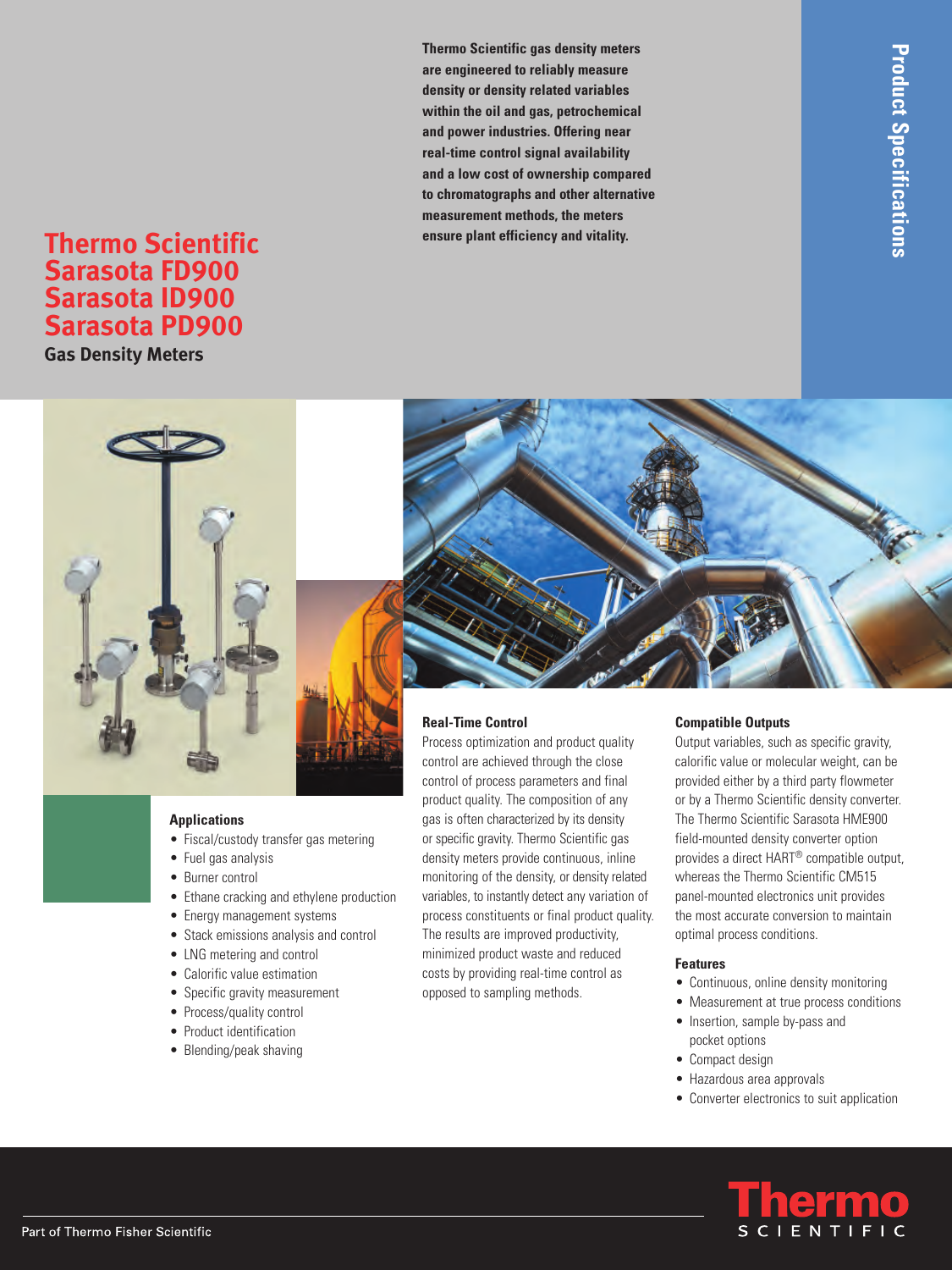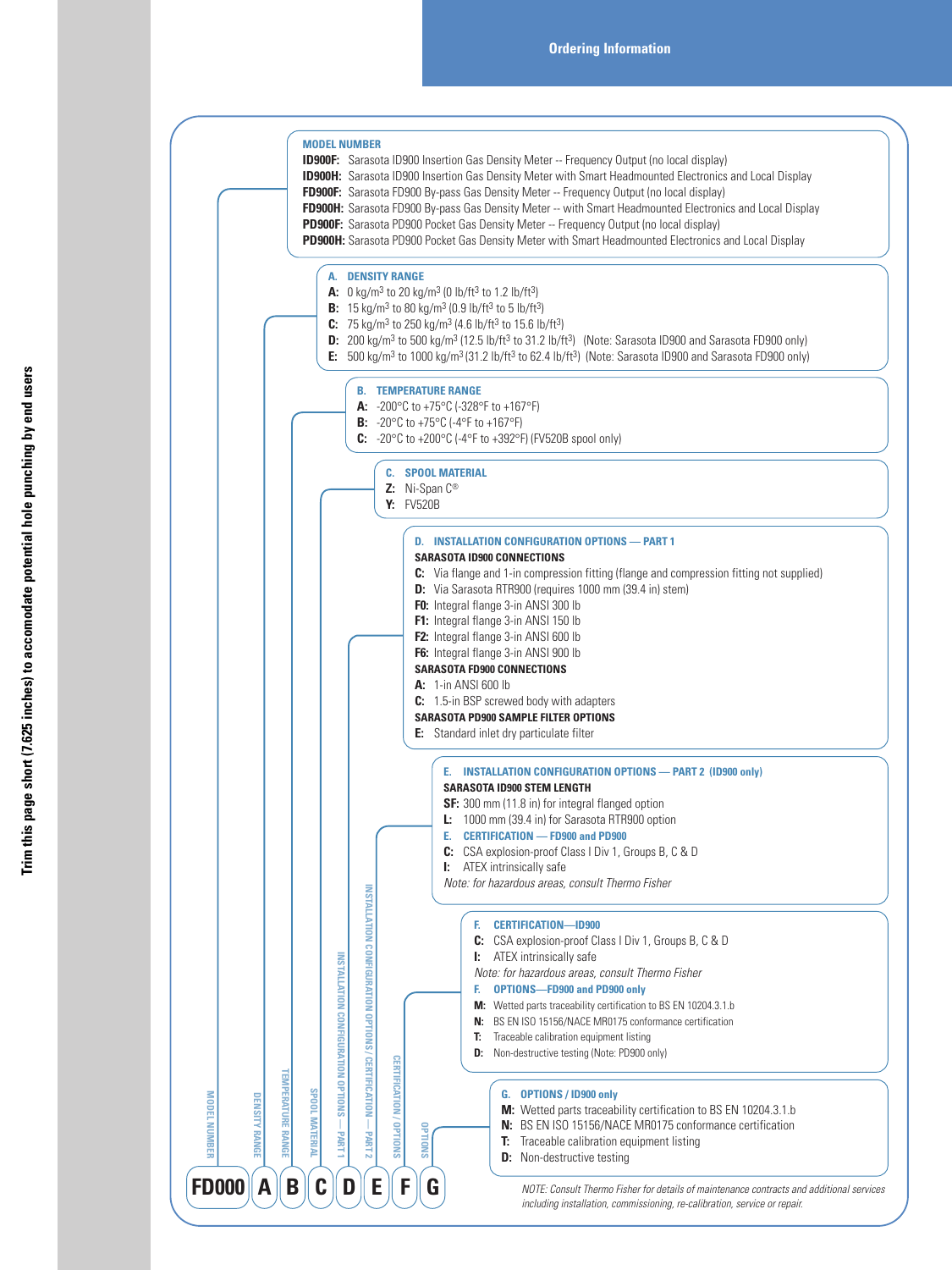

# **General Features of the Range**

The reliability and high accuracy required for fiscal applications are achieved using the Thermo Scientific proven technology of a vibrating cylinder (spool) design, with several additional design features, to ensure the high integrity of the measurement.

An integral, high grade PT100 resistance temperature device mounted within the instrument gives a live temperature reading at process conditions to ensure precise compensation of the density coefficients and the ability to compensate the process fluid to reference or other conditions. The effects of any dirt in the process fluid are minimized by the probe sampling method and the use of instrument filters, according to the model. Pressure effects are eliminated on all models because the sensor remains completely surrounded

by the process fluid. Different sensor material options and BS EN ISO 15156/NACE MR0175 conformance treatment are available to meet the extreme demands of corrosive, cryogenic, high temperature or high pressure applications.

Offering hazardous area approvals, Thermo Scientific gas density meters are suitable for use in even the most hostile of environments.

### **Density Converter Electronics**

A choice of density converter solutions offers end users full flexibility in the processing of the measurement data to best suit the application.

A field-mounted Sarasota HME900 headmounted electronics unit conditions the output signal to give a HART compatible 4-20 mA output that can then be interrogated by any HART system. A local display on the

Sarasota HME900 allows the process engineer to view the prime variable value either in engineering units alone or with an alternating display of percent of chosen span.

Alternatively, the frequency and PRT (RTD) outputs from the density meter may be taken to a third party flow computer or remote Thermo Scientific CM515 density converter, a versatile unit that can be configured as required, depending on the input/output requirements of the end user's application. This unit performs calculations to give the required density or density derived parameter to ensure data integrity and enable instrument optimization.

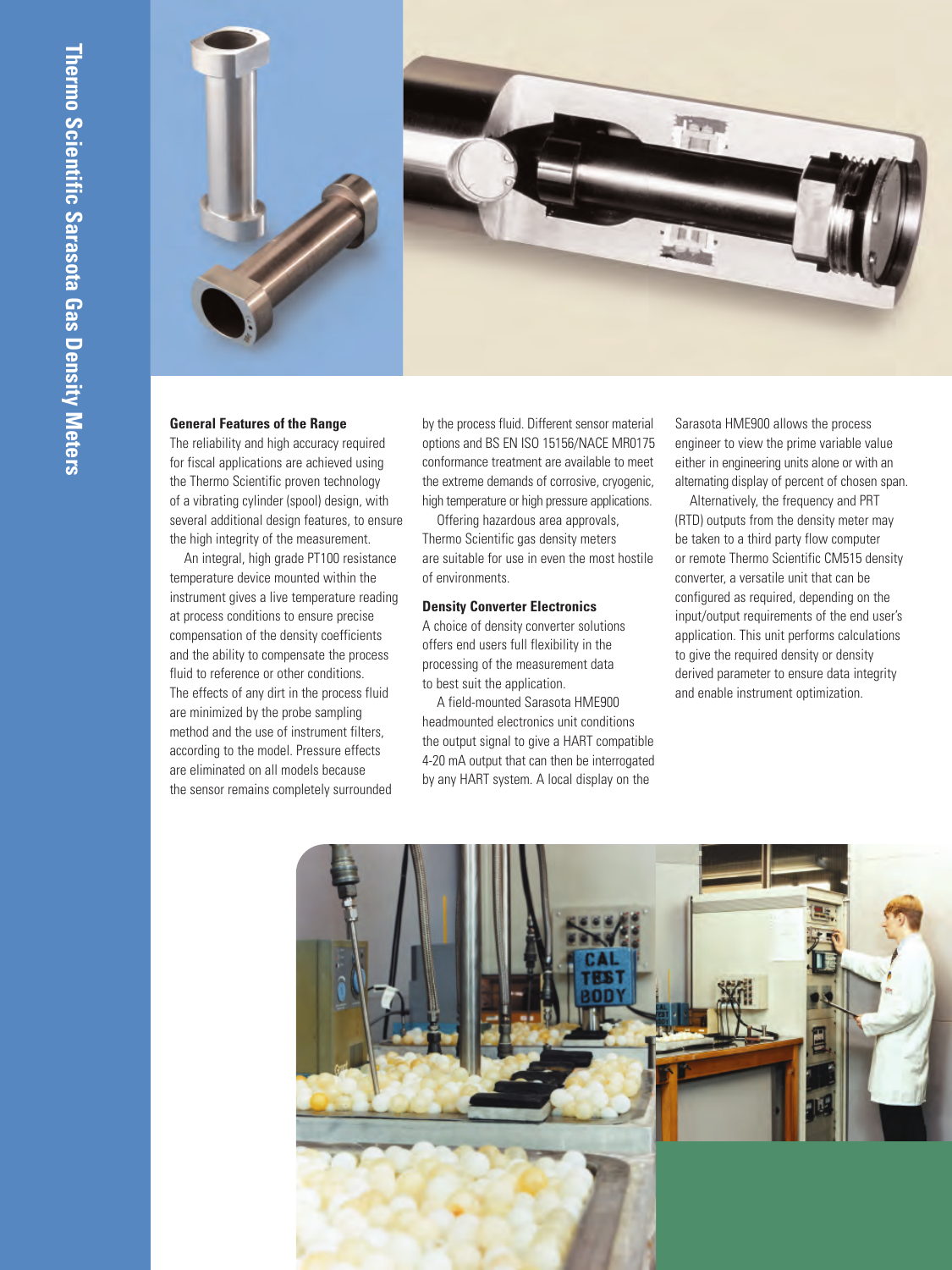

#### **Applications Expertise**

We have over 30 years of applications expertise in the density measurement of gases and liquefied gases, particularly in the oil and gas, petrochemical and power industries. To accommodate the needs of the industries' differing configuration requirements, the Thermo Scientific range of gas density meters includes the Sarasota ID900 direct insertion, Sarasota FD900 by-pass, and Sarasota PD900 pocket models.

The optimum choice of a Thermo Scientific density meter is determined by factors including the pipeline or sample line size; the line pressure and flow rate; the process fluid temperature and type; the accuracy required; the maintenance requirements; whether it is a new or retrofit installation; and hazardous area requirements.

# **Thermo Scientific Sarasota ID900 for Direct Insertion Applications**

The Sarasota ID900 insertion density meter is installed directly into the pipeline or vessel, using its integral flanges or the Thermo Scientific Sarasota RTR900 instrument retractor. The Sarasota RTR900 allows the meter to be removed from a pressurized line without having to shut down the line or process, avoiding downtime.

With its uniquely designed measuring chamber, the effects of any dirt in the process fluid are minimized. The use of insertion techniques ensures that process fluid, density and temperature measurements are at true process conditions. This, together with the absence of pressure or temperature differentials associated with sample or by-pass lines, ensures that the high accuracy and repeatability required for fiscal applications or fuel management systems are achievable at a relatively low installed cost.

# **Thermo Scientific Sarasota PD900 for Pocket Applications**

The Sarasota PD900 pocket density meter offers many of the same design features as the Sarasota ID900 but is mounted into a thermowell pocket that is installed directly into the pipeline. Since the pocket is in the pipeline, density and temperature measurements are at near process conditions and the use of an inlet filter prevents dirt or moisture from entering the measuring chamber. The process fluid passes through the measuring chamber from a sample line and is subsequently returned to the sample line. Removal and servicing of the meter does not require pipeline shutdown.

The meter can be installed on a retrofit basis into the pockets of other manufacturers' pocket density meters, giving end users the benefit of optimum density measurement as well as high temperature and NACE treatment options with minimal installation costs.

# **Thermo Scientific Sarasota FD900 for By-pass Applications**

The Sarasota FD900 is normally installed on a by-pass sample line. Where the line size is 25 mm (1 in) or less, it may be placed directly inline. A choice of fittings and flange options is available to suit the pipe work configuration. Density and temperature measurements are therefore at line or near line conditions.

In applications where the gas is particularly dirty or wet and requires filtering prior to the measurement, and where SG or molecular weight (MW) can be used to infer density elsewhere in the plant, the Thermo Scientific Sarasota SG901 specific gravity analyzer is recommended. The Sarasota SG901 system incorporates a Thermo Scientific Sarasota FD900 density meter, pressure transmitter, filters, flowmeters, flow regulators, drains and safety relief vents to suit the application.

The Sarasota FD900 and Sarasota SG901 systems have a key role in energy determination, blending control, standard volume flow calculation and fuel gas monitoring.

#### **Calibration and Service**

The calibration of the gas density meters is undertaken in-house on a calibration rig that is traceable to national standards. Supporting documentation is available including a traceable equipment list.

For most applications, installation is straightforward, on-site calibration is generally unnecessary and the instruments are usually maintenance-free. However, installation, commissioning, maintenance and repair service for the gas density meter range and associated electronics is available. On-site visits, in-house repairs and maintenance contracts can be arranged as required to ensure maximum uptime.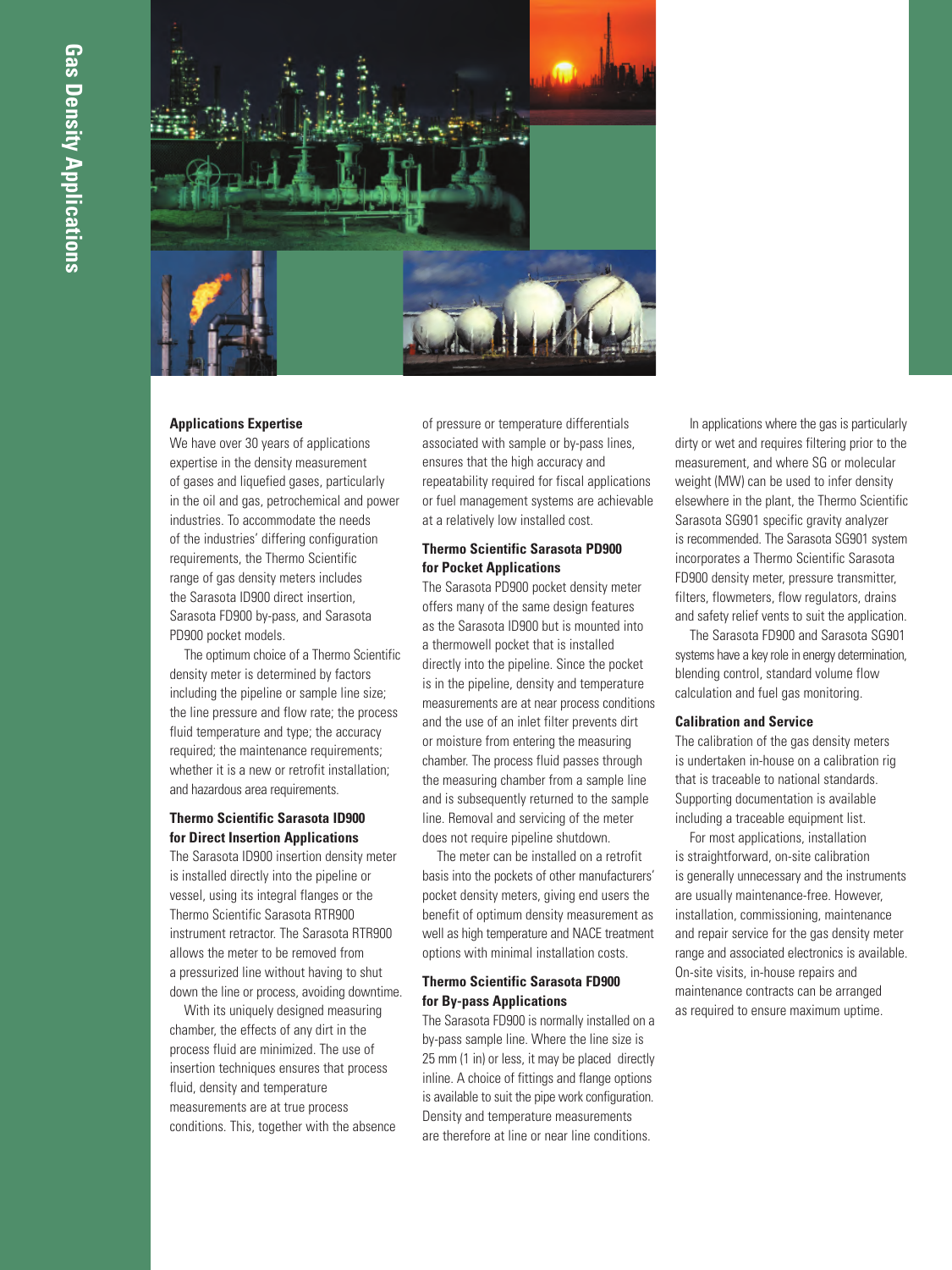#### **Sarasota FD900 Dimensional Diagram**



#### **Sarasota ID900 Dimensional Diagram**



#### **Sarasota PD900 Dimensional Diagram**



# Trim this page short (7.625 inches) to accomodate potential hole punching by end users Trim this page short (7.625 inches) to accomodate potential hole punching by end users

**Specification**

 **Drawings**